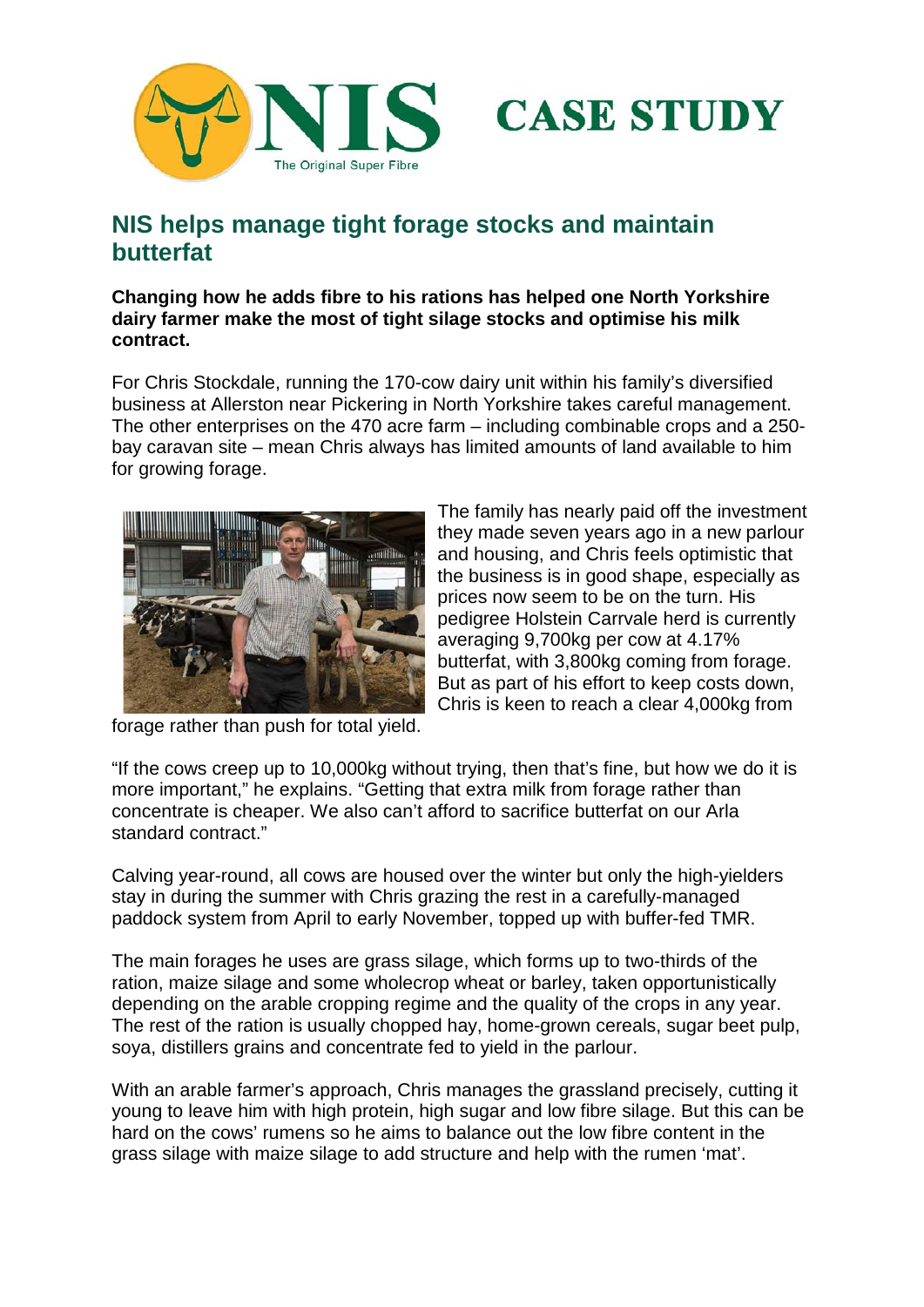



However, growing the right quality and quantity of maize in North Yorkshire is challenging, and this leads to inconsistencies in the ration year after year.

"Between the weather and the pressure on land on the farm, we inevitably harvest less maize silage than we want, and sometimes of poorer quality than we need to supply the starch needed in the diet," explains Chris.

"So we feed our maize silage strategically, when we can and when we need to, stretching it out with other forages. We've increased the amount of wholecrop we make to partly compensate and have also had unsuccessful attempts to add straw. Chopping it to the length we want in the TMR, around 2cm, means the rest of the ration ingredients get over-processed."

But working with Chris Lyth from Thompson's Feeds, Chris found a way last winter to get more fibre into the diet through nutritionally improved straw (NIS) – alkali-treated and pelleted chopped straw.

"At the beginning of housing we hit a problem when we ran out of maize. We started feeding first cut, taken early in mid-May when the grass was short, lush, very high in sugars and low in NDF. It proved a little too 'fiery' for the cows and they struggled to keep it inside them. Dung was very loose and we couldn't get the cows to settle.

"At this point we would normally have increased maize silage in the diet but we had none left, and with maize harvest last year ending up as late as grass was early, we weren't going to be able to feed that year's crop until nearer Christmas. We tried chopping and adding a kg of straw alongside the kg of hay we already had in the ration, and increasing sugarbeet pulp, but a month went by and things hadn't really improved."



At this point, Chris Lyth secured five tonnes of NIS on a trial basis, and the duo initially mixed it into TMR at 1.5kg per cow, increasing to 2kg shortly after.

Chris Lyth picks up the story: "Pretty quickly, the cows started calming down," he says. "Digestion seemed to stabilise and dung became firmer. We carried on using NIS in the ration to balance the grass silage until the maize silage was ready to feed, at which point we cut it back to 1.5kg in the high group.

"Then at turnout this year and mindful of Arla's component-based contract, we decided Chris should cut back on maize to preserve stocks and reintroduce NIS in the buffer-fed TMR at 2kg as a precautionary step to stabilise butterfat."

Chris Lyth reports that with cows averaging 29kg at 4.11% fat before turnout, he was pleased to see average yields move up to 31-32kg with butterfat levels holding at